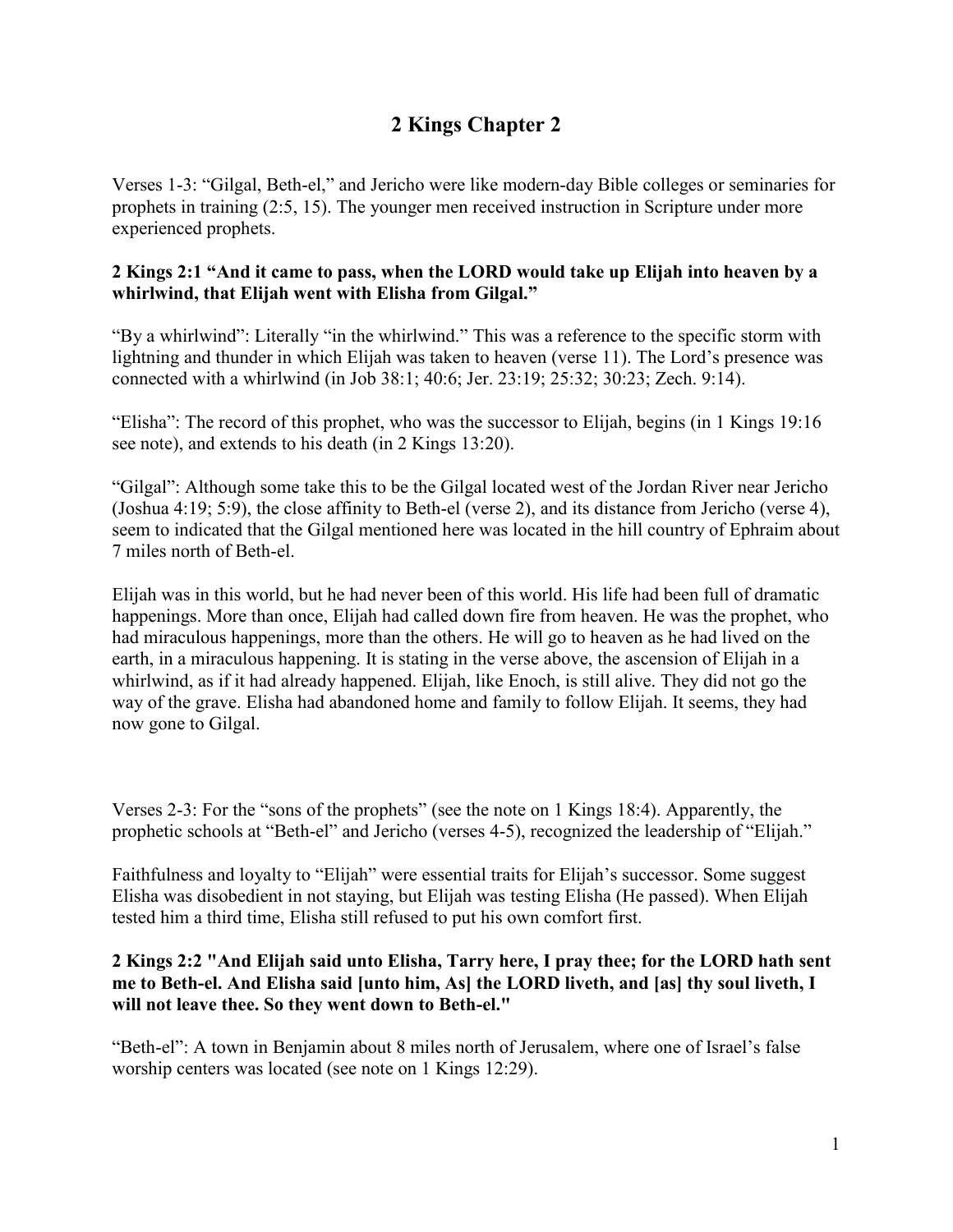Elisha had stayed with Elijah for years. He was not about to leave him now. Elijah knows that his life on earth is coming to an end. He possibly does not want Elisha to see his last hours. He could want to be alone. It is probably and evident to Elisha too, and he wants to be there and witness the home-going of Elijah.

## **2 Kings 2:3 "And the sons of the prophets that [were] at Beth-el came forth to Elisha, and said unto him, Knowest thou that the LORD will take away thy master from thy head to day? And he said, Yea, I know [it]; hold ye your peace."**

"The sons of the prophets" (see note on 1 Kings 20:35).

"Take away": The same term was used of Enoch's translation to heaven (in Gen. 5:24). The question from the sons of the prophets implied that the Lord had revealed Elijah's imminent departure to them. Elisha's response that he didn't need to hear about it ("hold ye your peace"), explicitly stated that Elijah's departure had been revealed by the Lord to him also (verse 5).

"From thy head": I.e., from supervising you, an allusion to the habit of students sitting beneath the feet of their master, elevated on a platform. Elisha would soon change from being Elijah's assistant to serving as the leader among the prophets.

It seemed that many of the prophets and their sons knew, it would be that very day that Elijah would go home to be with the LORD. Elisha tells them, he knows it too.

## **2 Kings 2:4 "And Elijah said unto him, Elisha, tarry here, I pray thee; for the LORD hath sent me to Jericho. And he said, [As] the LORD liveth, and [as] thy soul liveth, I will not leave thee. So they came to Jericho."**

"Jericho": A city about 14 miles southeast of Beth-el in the Jordan River Valley (Joshua 2:1; 6:1), to which Elisha accompanied Elijah (verse 6).

This is the second time that Elijah had tried to get away from Elisha. Elisha will not be left though. If Elijah goes to Jericho, so will Elisha.

## **2 Kings 2:5 "And the sons of the prophets that [were] at Jericho came to Elisha, and said unto him, Knowest thou that the LORD will take away thy master from thy head to day? And he answered, Yea, I know [it]; hold ye your peace."**

"Take away" uses the same Hebrew verb that describes Enoch's entrance into heaven (Gen. 5:24).

It appears, that even at Jericho the prophets and their sons know, Elijah is about to leave this earth. This is the very reason Elisha will not let Elijah out of his sight.

**2 Kings 2:6 "And Elijah said unto him, Tarry, I pray thee, here; for the LORD hath sent me to Jordan. And he said, [As] the LORD liveth, and [as] thy soul liveth, I will not leave thee. And they two went on."**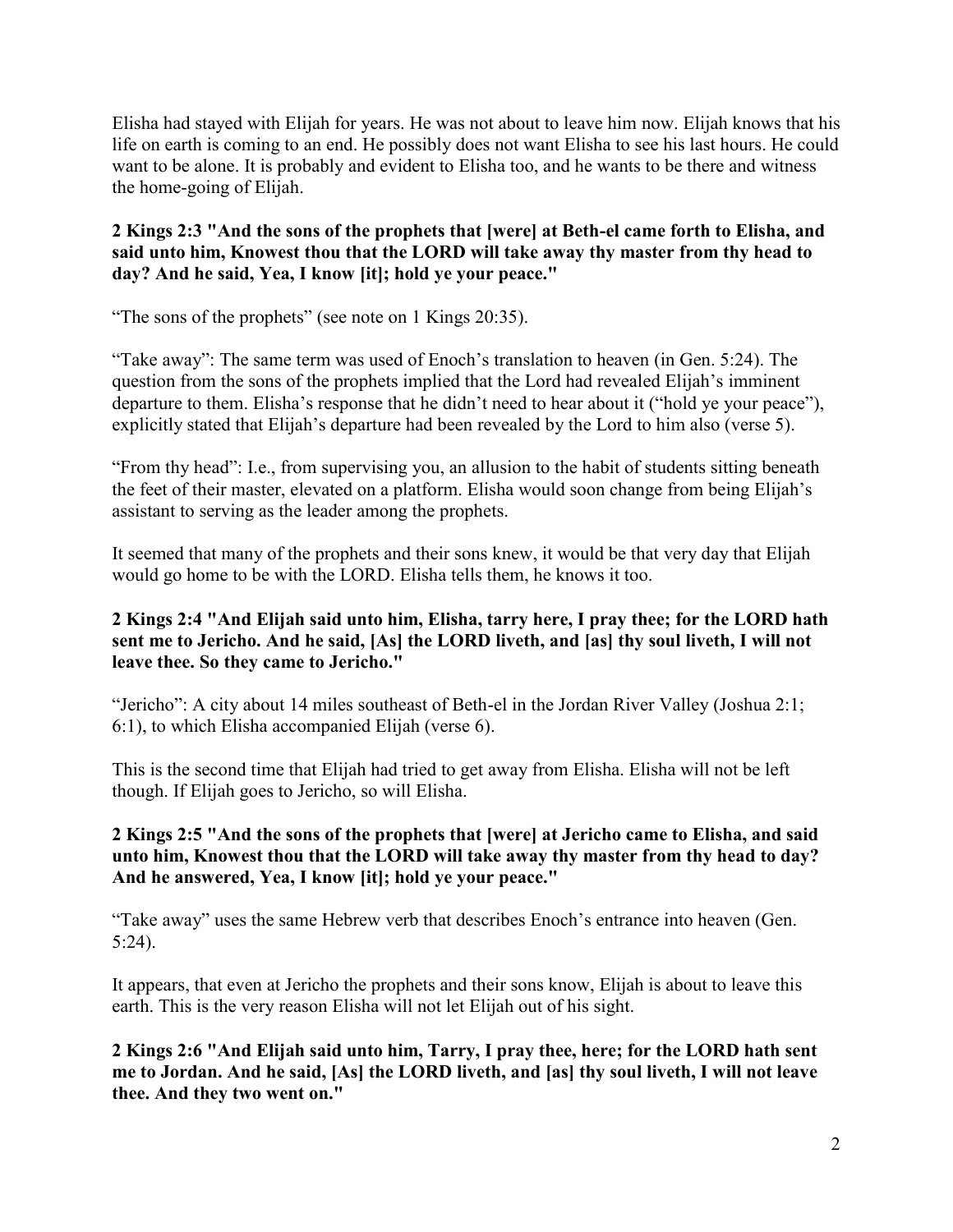At Jericho, seemingly very desirous to get rid of him, that he might not see his assumption.

"For the Lord hath sent me to Jordan": Where passing that he was to be taken up.

"And he said, Elisha swore as before, he would not leave him.

"And they two went on; to Jordan, which was six miles from Jericho.

This is the third time that Elijah had tried to get away from Elisha, but Elisha will follow Elijah wherever he goes, because he wants to witness his home-going.

## **2 Kings 2:7 "And fifty men of the sons of the prophets went, and stood to view afar off: and they two stood by Jordan."**

To have a view, if they could, of the assumption of Elijah to heaven, and be witnesses of it.

"And they two stood by Jordan": On the banks of it, even Elijah and Elisha.

These sons of the prophets wanted to view from afar Elijah going up to heaven in the whirlwind. The older prophets were not that curious, thinking that the LORD might not approve of them looking on, even from a distance. By the Jordan River, just Elijah and Elisha stand together.

# **2 Kings 2:8 "And Elijah took his mantle, and wrapped [it] together, and smote the waters, and they were divided hither and thither, so that they two went over on dry ground."**

"Waters … were divided": Elijah rolled up his cloak into a kind of rod and struck the water of the Jordan River. Immediately, the water parted, leaving a dry path through the river bed for the two prophets to cross. Elijah's act recalled Moses' parting of the Red Sea with his rod (Exodus 14:21-22), and the parting of the Jordan when Israel crossed over into the Land (Joshua 3:14-17). The crossing put Elijah on the Jordan's east bank, the area where Moses' life came to an end (Deut. 34:1-6).

This man of miracles had done it again. He had struck the water of the river with his folded up garment, and it parted for Elijah and Elisha to walk over.

Verses 9-10: As Elijah's spiritual heir, "Elisha" asks for "a double portion" of Elijah's "spirit" (Deut. 21:17 with 1 Kings 19:16-21), so that Elijah's God-empowered spiritual activity might continue after his departure, through his successor. Obviously only God could grant such a request.

**2 Kings 2:9 "And it came to pass, when they were gone over, that Elijah said unto Elisha, Ask what I shall do for thee, before I be taken away from thee. And Elisha said, I pray thee, let a double portion of thy spirit be upon me."**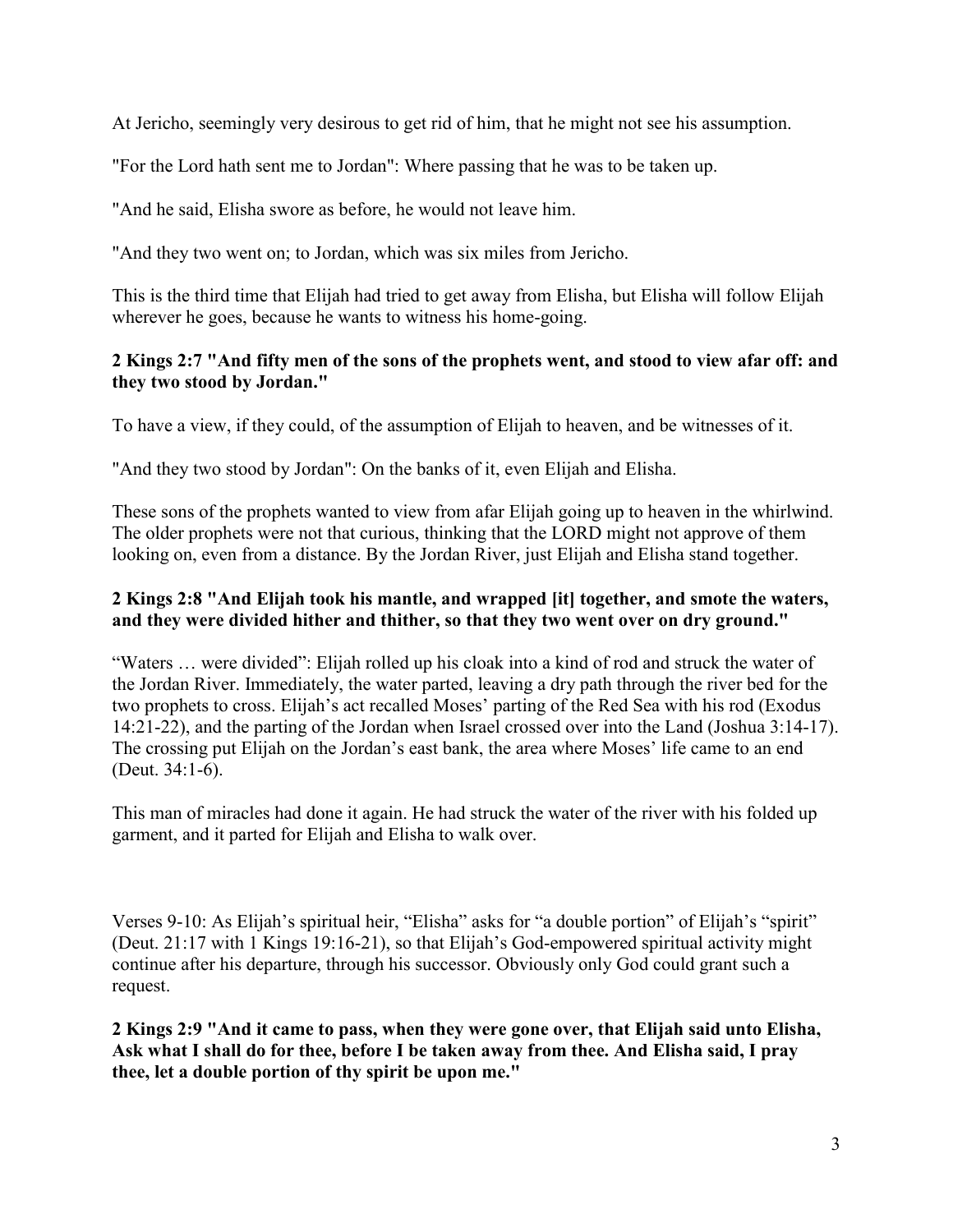"A double portion": In Israel, the firstborn son inherited a double share of his father's possessions and with it the right of succession (Deut. 21:17). "A double portion of thy spirit" was not merely Elisha's request to succeed Elijah in his prophetic ministry, since the Lord had already revealed this succession (in 1 Kings 19:16-21). Nor was it Elisha's desire for ministry superior to Elijah's, though Elisha did, in fact, do twice as many recorded miracles as Elijah. Apparently, Elisha was asking to succeed Elijah in the prophetic office as God had promised, with spiritual power beyond his own capabilities to meet the responsibilities of his position as Elijah's successor. He desired that Elijah's mighty power might continue to live through him.

Elisha requested a "double portion of "Elijah's "sprit," the energizing power characterizing Elijah's ministry. Elisha wanted God's empowerment far more than wealth.

Elisha had seen so many of the miracles done through Elijah, that his only wish was for the Spirit within Elijah would be twice as strong within him. We see that Elijah loved Elisha, and had asked what he wished.

## **2 Kings 2:10 "And he said, Thou hast asked a hard thing: [nevertheless], if thou see me [when I am] taken from thee, it shall be so unto thee; but if not, it shall not be [so]."**

"A hard thing": Since only God can give spiritual power, Elijah did not have the ability to grant Elisha's request. Elijah told Elisha that if Elisha saw his departure, it would be the sign that God Himself would grant Elisha's request.

This is a very hard thing, because the miracles of Elijah had been so fantastic themselves. Elijah places this directly in the LORD's hands. It is the LORD's decision, whether to grant this wish or not. Elisha will know the answer, when Elijah is carried up. If he sees the ascension of Elijah, God had granted his wish.

Verses 11-12: The "chariot" and "horses of fire" were likely an angel squadron on special assignment. Elisha's exclamation speaks to the reason God commanded Israel's kings not to stockpile horses (Deut. 17:16), or fear armies with chariots (Deut. 20:1); every powerful resource is found in God, who fights for His people (6:17; Deut. 20:3-4; Psalm 104:4).

#### **2 Kings 2:11 "And it came to pass, as they still went on, and talked, that, behold, [there appeared] a chariot of fire, and horses of fire, and parted them both asunder; and Elijah went up by a whirlwind into heaven."**

"Elijah" followed Enoch in being taken "into heaven" without dying (Gen. 5:24).

"Chariot of fire, and horses of fire": The horse-drawn chariot was the fastest means of transport and the mightiest means of warfare in that day. Thus, the chariot and horse symbolized God's powerful protection, which was the true safety of Israel (verse 12). As earthly kingdoms are dependent for their defense on such military force as represented by horses and chariots, one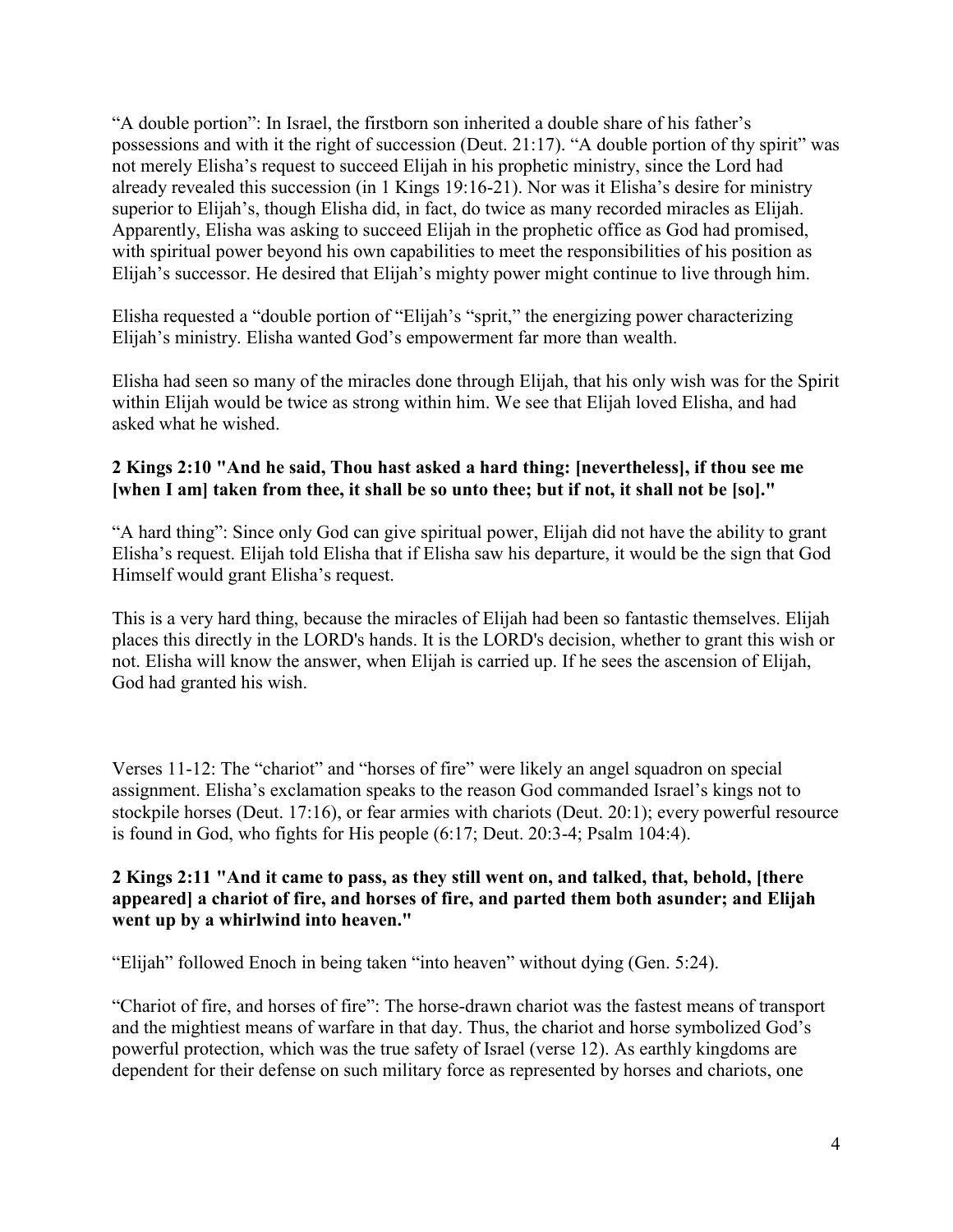single prophet had done more by God's power to preserve his nation than all their military preparations.

They had to be separated, so Elijah would go up, and not both of them. God divided them with His fire.

Psalms 104:4 "Who maketh his angels spirits; his ministers a flaming fire:"

The chariot of fire and the horses of fire accompanied Elijah up, but he went up in the whirlwind.

# **2 Kings 2:12 "And Elisha saw [it], and he cried, My father, my father, the chariot of Israel, and the horsemen thereof. And he saw him no more: and he took hold of his own clothes, and rent them in two pieces."**

"My father": The sons of the prophet recognized the leader of their company as their spiritual father. This title of respect for a person of authority (Gen. 45:8; Judges 17:10), was later used for Elisha (6:21; 13:14).

Elisha's tribute to his spiritual father as the foremost prophet of all would be echoed at his own death (13:14). Elisha's tearing of his "clothes" was a sign of mourning at his personal loss.

Elisha saw it, so he indeed received the double portion of a son. Elisha is calling Elijah father, here. He received the favorite son portion. He was so humbled by it all, that he rent his clothes.

This tearing of the clothes in this manner was showing complete horror at the magnitude of God. It was also, a way of mourning for the loss of Elijah. This close encounter with God would put horror in anyone's heart.

# **2 Kings 2:13 "He took up also the mantle of Elijah that fell from him, and went back, and stood by the bank of Jordan;"**

Elijah had placed his prophetic "mantle" (likely some sort of shawl or cloak), on Elisha as Israel's next prophet (1 Kings 19:19). Now Elisha demonstrated his acceptance of the call.

The mantle of Elijah had come to Elisha. He went back to the River Jordan that had parted for them to come over.

# **2 Kings 2:14 "And he took the mantle of Elijah that fell from him, and smote the waters, and said, Where [is] the LORD God of Elijah? and when he also had smitten the waters, they parted hither and thither: and Elisha went over."**

Performing the same miracle as Elijah (2:8), demonstrated that Elisha had received a double portion of his mentor's spirit (2:9). This put him in the tradition of Moses and Joshua, who respectively parted the Red Sea (Exodus 14:21-22), and the Jordan River (Joshua 3:9-17). Like Joshua ("Yahweh Saves"), Elisha would live up to the meaning of his name ("God Saves").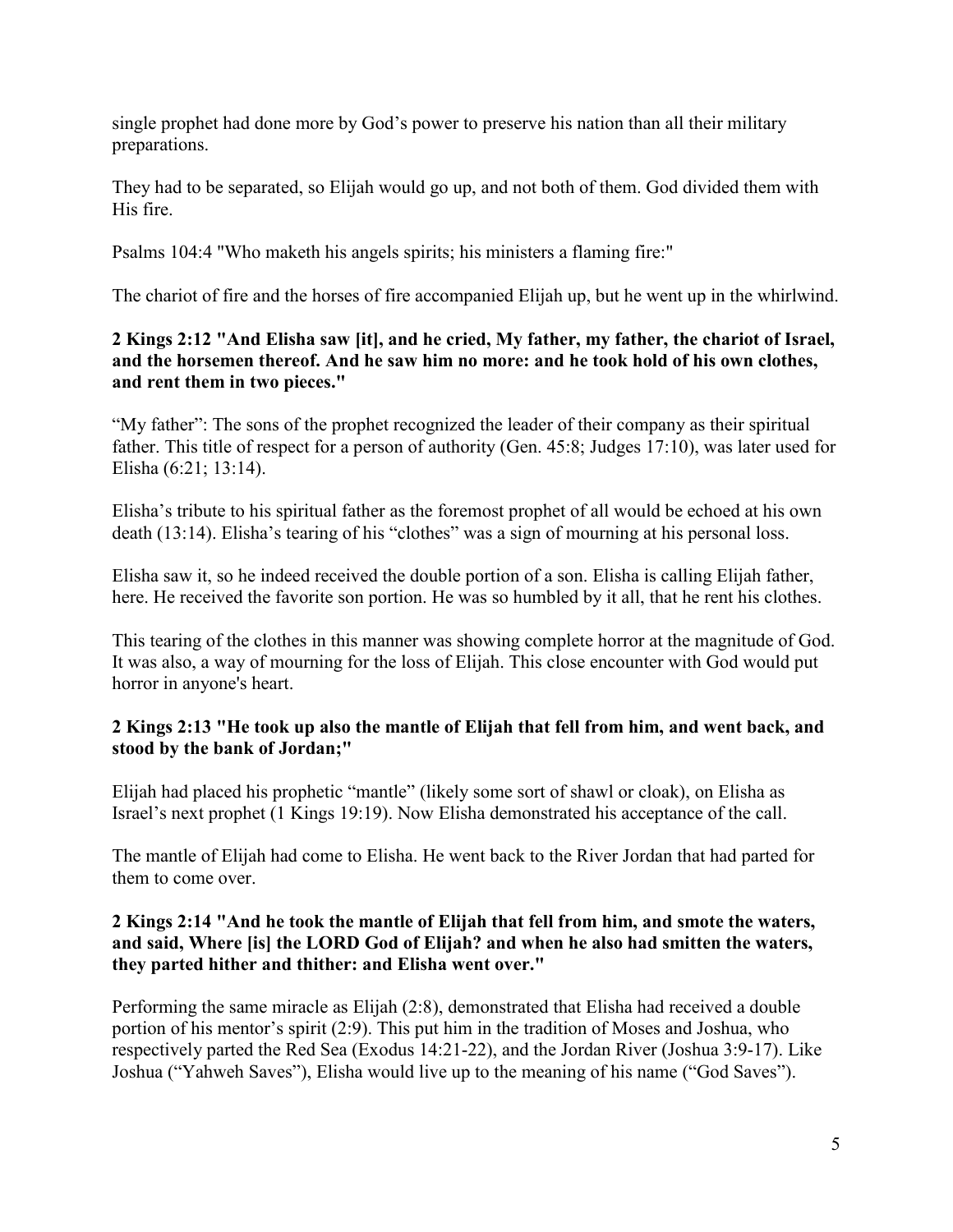"Waters … divided": Elisha repeated the action of Elijah (verse 8), in using the cloak to immediately part the waters of the Jordan River, allowing Elisha to again cross over on dry land. This confirmed that Elisha had received from God the same great power as his master, Elijah.

He did exactly as he had seen Elijah do and had the very same results. The Jordan opened, and he walked over on dry land.

## **2 Kings 2:15 "And when the sons of the prophets which [were] to view at Jericho saw him, they said, The spirit of Elijah doth rest on Elisha. And they came to meet him, and bowed themselves to the ground before him."**

When "the sons of the prophets" saw Elisha, they sensed "the spirit of Elijah" on him. God always provided a prophetic voice to guide His people, sending John the Baptist (Luke 1:17), Jesus, and the Holy Spirit, who empowered the apostles and all who followed them.

"Bowed … to the ground": This action symbolized the submission of the prophets to the preeminence of Elisha as the prophet in Israel.

Prophets have an insight from God that not everyone has. They were suddenly aware of what had happened, as they saw Elisha. He was probably, greatly changed in appearance.

## **2 Kings 2:16 "And they said unto him, Behold now, there be with thy servants fifty strong men; let them go, we pray thee, and seek thy master: lest peradventure the spirit of the LORD hath taken him up, and cast him upon some mountain, or into some valley. And he said, Ye shall not send."**

They knew that when souls went into God's presence at death, bodies remained on earth. Out of sensitivity to the body of Elijah, they wanted to retrieve it for appropriate care. Elisha knew Elijah's body would not be left behind, because he had seen his bodily ascension (verse 11), which the others had not, so he said, "No."

The fifty sons of the prophets are not sure that Elijah had ascended into heaven. They know something had happened, but they are not aware of what. It was too far for them to see Elijah, as he ascended. It was several miles in fact. They thought, perhaps, the whirlwind had taken him up and dropped him, causing him to die. They wanted to go and seek his body for burial. Elisha, tells them they need not go. He is in heaven.

## **2 Kings 2:17 "And when they urged him till he was ashamed, he said, Send. They sent therefore fifty men; and they sought three days, but found him not."**

"Ashamed": (In 8:11 and Judges 3:25), this term was used for the feeling of embarrassment under the unrelenting pressure of their request. But with shame for his own failure to believe what he had seen, Elisha was also embarrassed for the prophets, knowing the futile outcome of their search (verse 18; compare 1 Kings 18:12).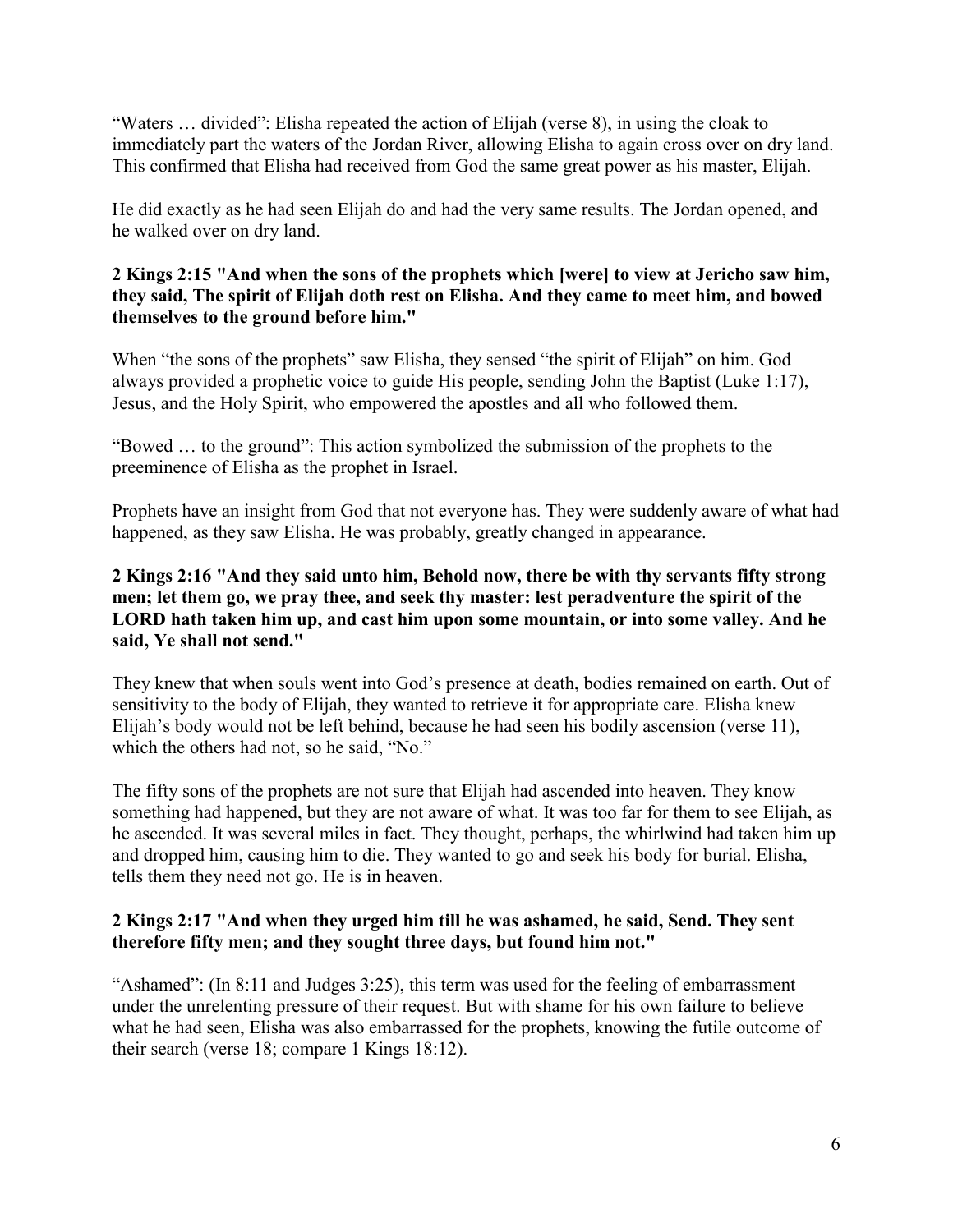They did not believe Elisha, and kept asking him over and over until he finally let them go to look. He knew Elijah was not there, but he could not convince them. They did not understand a person going to heaven without benefit of the grave. They looked three days, but of course they did not find him.

## **2 Kings 2:18 "And when they came again to him, (for he tarried at Jericho,) he said unto them, Did I not say unto you, Go not?"**

Waiting their return to hear the report they made: which when they had.

"He said unto them, did I not say unto you, go not? assuring them it would be fruitless, and to no purpose; though this search of theirs served both to confirm the assumption of Elijah, and the truth of Elisha being a prophet of the Lord.

Elisha waited at Jericho, until they finished their three days of hunting for the body of Elijah. He reminds them, he had said it would be futile to look.

Verses 19-24: These two public miracles clearly established that "Elisha" had succeeded Elijah. They also set the tone for the spiritual power of his ministry.

That Elisha "healed" ("purified"), "this" Salty "Water" manifested God's unique power operating through him (4:41; Exodus 15:25-26).

# **2 Kings 2:19 "And the men of the city said unto Elisha, Behold, I pray thee, the situation of this city [is] pleasant, as my lord seeth: but the water [is] nought, and the ground barren."**

The inhabitants of Jericho, perceiving him to be a prophet, and endowed with a power of working miracles.

"Behold, I pray thee, the situation of this city is pleasant, as my lord seeth". In a plain, surrounded with gardens and orchards, with vineyards, oliveyards, and groves of palm trees, and other odoriferous ones.

"But the water is naught, and the ground barren": That is, that part of it where this water was, or ran, for from thence it became barren; or "caused to miscarry", as the word signifies. Not only trees cast their fruit, which it watered, but women became abortive that drank of it, as Josephus says, and so did the cattle. Abarbinel thinks it was so from the times of Joshua, being cursed by him; but, if so, it would not have been inhabited again. Rather this was owing to a new curse, upon its being rebuilt; though this might affect only a small part of the ground, not the whole, as before observed.

In this verse, the miracles for others to witness of Elisha began. They liked their city, but the water was bad.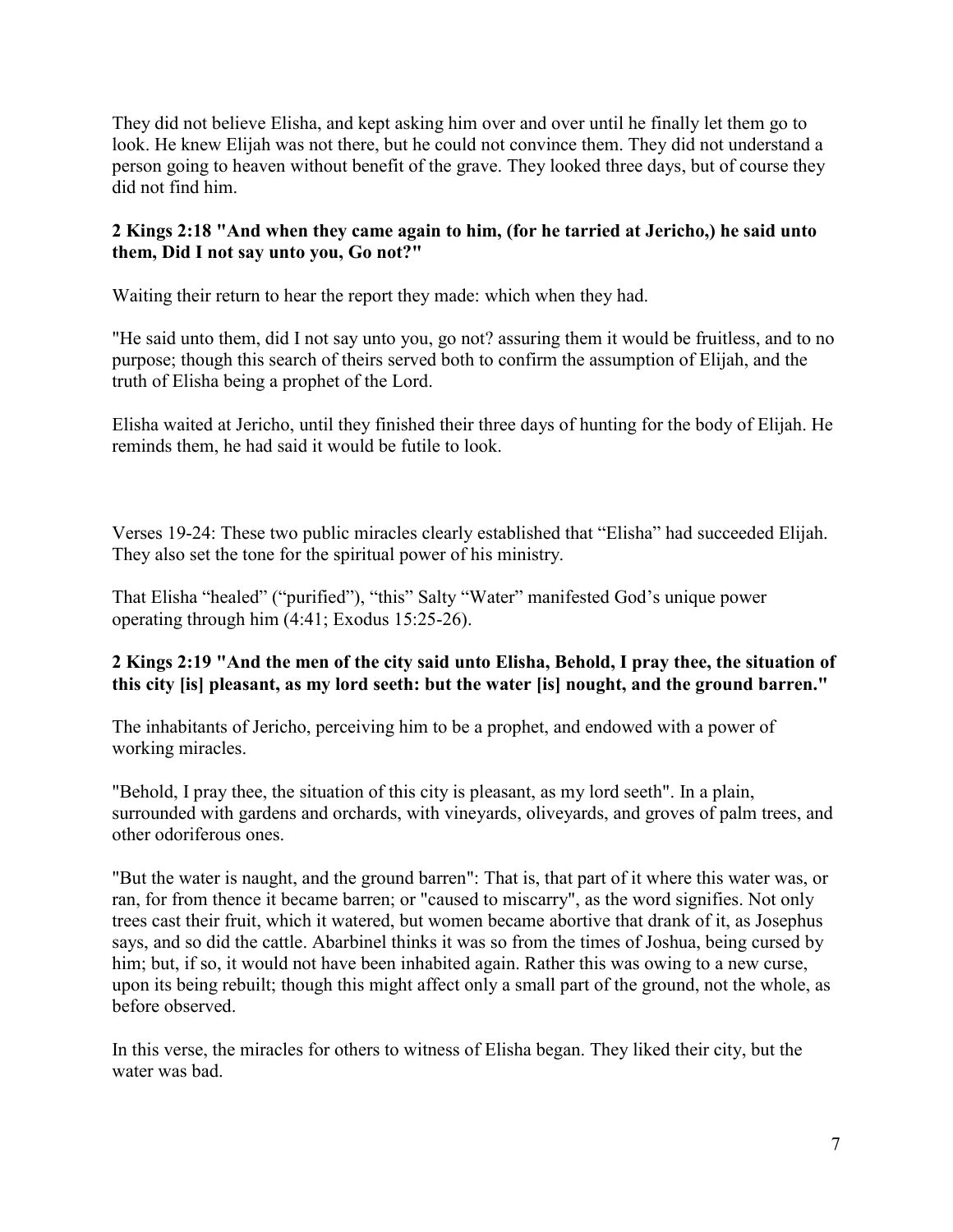Verses 20-21: Cruse … salt": Salt purifies water, but the small amount used there could not clean the whole water supply. Rather, the use of salt from a new jar symbolized the cleansing of the waters that God would miraculously do. The healing of Jericho's water through Elisha, freed the city from Joshua's curse, making it habitable for humans once again (Joshua 6:26; 1 Kings 16:34).

#### **2 Kings 2:20 "And he said, Bring me a new cruse, and put salt therein. And they brought [it] to him."**

The "new cruse" and the "salt" are evidently chosen from a regard to symbolism. The foul stream represents sin, and to cleanse it emblems of purity must be taken. Hence, the clean "new" dish previously unused, and thus untainted; and the salt, a common Scriptural symbol of incorruption (see Lev. 2:13; Ezek. 43:24; Matt. 5:13).

Salt, generally, would make bad water worse. Salt water is not what they needed, but fresh. The new cruse was used, so that no uncleanness had ever been in the cruse.

## **2 Kings 2:21 "And he went forth unto the spring of the waters, and cast the salt in there, and said, Thus saith the LORD, I have healed these waters; there shall not be from thence any more death or barren [land]."**

The "waters" of Jericho may still have felt the effect of Joshua's curse (Joshua 6:26). For purification by "salt" (see Lev. 2:13; Num. 18:19; Ezek. 43:24).

Elisha cast the water into the spring of waters and they became fresh and clear. They took on a new name, Ain-es-sultan. This spring, now, had become a beautiful fountain of sweet water. Notice, Elisha tells them that the LORD healed the waters.

## **2 Kings 2:22 "So the waters were healed unto this day, according to the saying of Elisha which he spake."**

The spring intended is probably that now called Ain-es-Sultan, which is not much more than a mile from the site of the ancient town. It is described as a large and beautiful fountain of sweet and pleasant water. The springs issuing from the eastern base of the highlands of Judah and Benjamin are to this day generally brackish.

The waters obeyed the Word of the Lord spoken by the prophet Elisha.

Verses 23-24: These "youths" were young men, not children, and possibly false prophets of Baal. "Go up" implies Elisha should go into heaven as Elijah had. "Baldhead" might allude to the outcast lepers of that day or to Elisha's actual head (whether bald by heredity or shaven by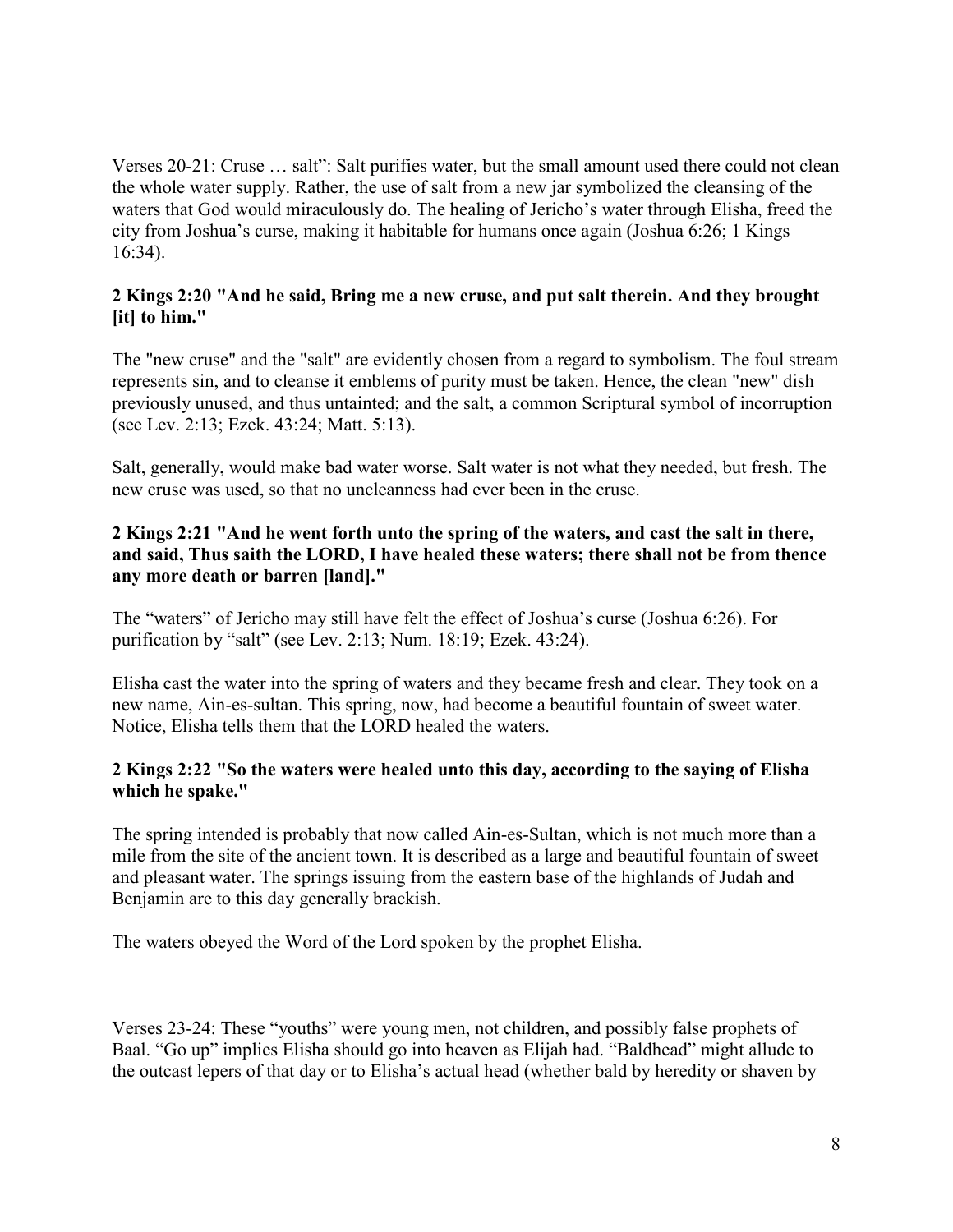choice), but more likely it was a derisive comment (Isa. 3:17, 24). Their contempt reflected disrespect for the Lord (Deut. 27:13-16).

#### **2 Kings 2:23 "And he went up from thence unto Beth-el: and as he was going up by the way, there came forth little children out of the city, and mocked him, and said unto him, Go up, thou bald head; go up, thou bald head."**

"Bald head" was a taunt of scorn (Isa. 3:17, 24). These "children" were older youths of responsible age who were actually blaspheming God by casting doubt upon Elisha's report of the "going up" of Elijah. The baldness was regarded as a disgrace.

The baldness of Elisha referred to here may be:

- (1) Natural loss of hair;
- (2) A shaved head denoting his separation to the prophetic office; or more likely,
- (3) An epithet of scorn and contempt, Elisha not being literally bald.

These youths were sarcastically taunting and insulting the lord's prophet by telling him to repeat Elijah's translation ("go up").

Therefore, both God and His newly designated prophet were to be vindicated so proper respect might be shown.

Many of the prophets were at Beth-el. He possibly could have been going to relate to them what had happened to him. We will find in this, that it is a dangerous thing to speak ill of a true prophet. These children laughed at the prophet, because he was bald.

## **2 Kings 2:24 "And he turned back, and looked on them, and cursed them in the name of the LORD. And there came forth two she bears out of the wood, and tare forty and two children of them."**

"Cursed": Because these young people of about 20 years of age or older (the same term is used of Solomon in 1 Kings 3:7), so despised the prophet of the Lord, Elisha called upon the Lord to deal with the rebels as He saw fit. The Lord's punishment was the mauling of 42 youths by two female bears. The penalty was clearly justified, for to ridicule Elisha was to ridicule the Lord Himself. The gravity of the penalty mirrored the gravity of the crime. The appalling judgment was God's warning to any and all who attempted to interfere with the newly invested prophet's ministry.

The boys were probably following Elisha and jeering at him. This is a terrible time for anyone to come against him. It would be important for all to show great respect for the one the LORD had chosen to follow in Elijah's footsteps. This cursing them was in the name of the LORD, which meant they had tried to defame his position with the LORD. They were suddenly punished by being torn by she (female), bears. This is not something for Christians to do. This was under the law, and Christians live under grace. It is however, a very dangerous thing to say bad things about God's anointed.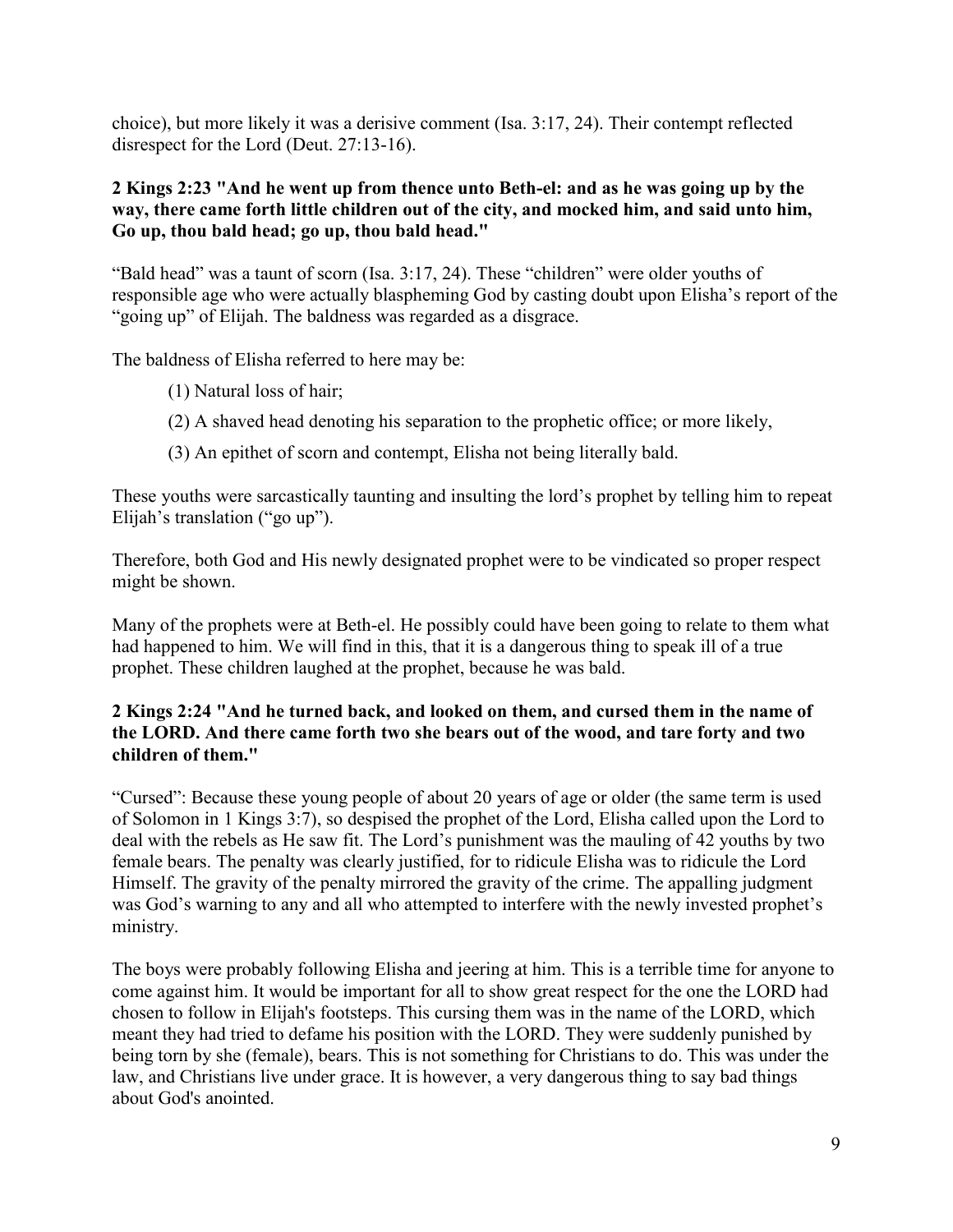#### **2 Kings 2:25 "And he went from thence to mount Carmel, and from thence he returned to Samaria."**

"Mount Carmel": For the location (see note on 1 Kings 18:19). Elisha associated his prophetic ministry with Elijah's stand against Baalism.

"Samaria": The capital city of the northern kingdom, located in central Palestine (1 Kings 16:24).

Elisha was probably telling the other prophets what had happened to Elijah. Carmel was a spot, where Elijah had been well-known. This is where he called down fire from God to lap up the offering by fire. Elisha went on to Samaria, because much of his ministry would be near there.

# **2 Kings Chapter 2 Questions**

- 1. How did Elijah go to heaven?
- 2. Why was Elisha following Elijah?
- 3. How had Elijah lived on the earth?
- 4. Who, besides Elijah, went to heaven without going the way of the grave?
- 5. What did Elijah try to get Elisha to do?
- 6. Why would Elisha not do what Elijah asked him to do this time?
- 7. Why did Elijah not want Elisha to follow him?
- 8. What did the sons of the prophets at Beth-el ask Elisha?
- 9. How did Elisha answer them?
- 10. Where did Elijah go after Beth-el?
- 11. What did the sons of the prophets at Jericho say to Elisha?
- 12. Where was the third place that Elijah went?
- 13. Who followed Elijah and Elisha from a distance?
- 14. Why had the older prophets not followed them?
- 15. What miracle did the LORD do, at the Jordan River, for Elijah?
- 16. Who went over Jordan with Elijah?